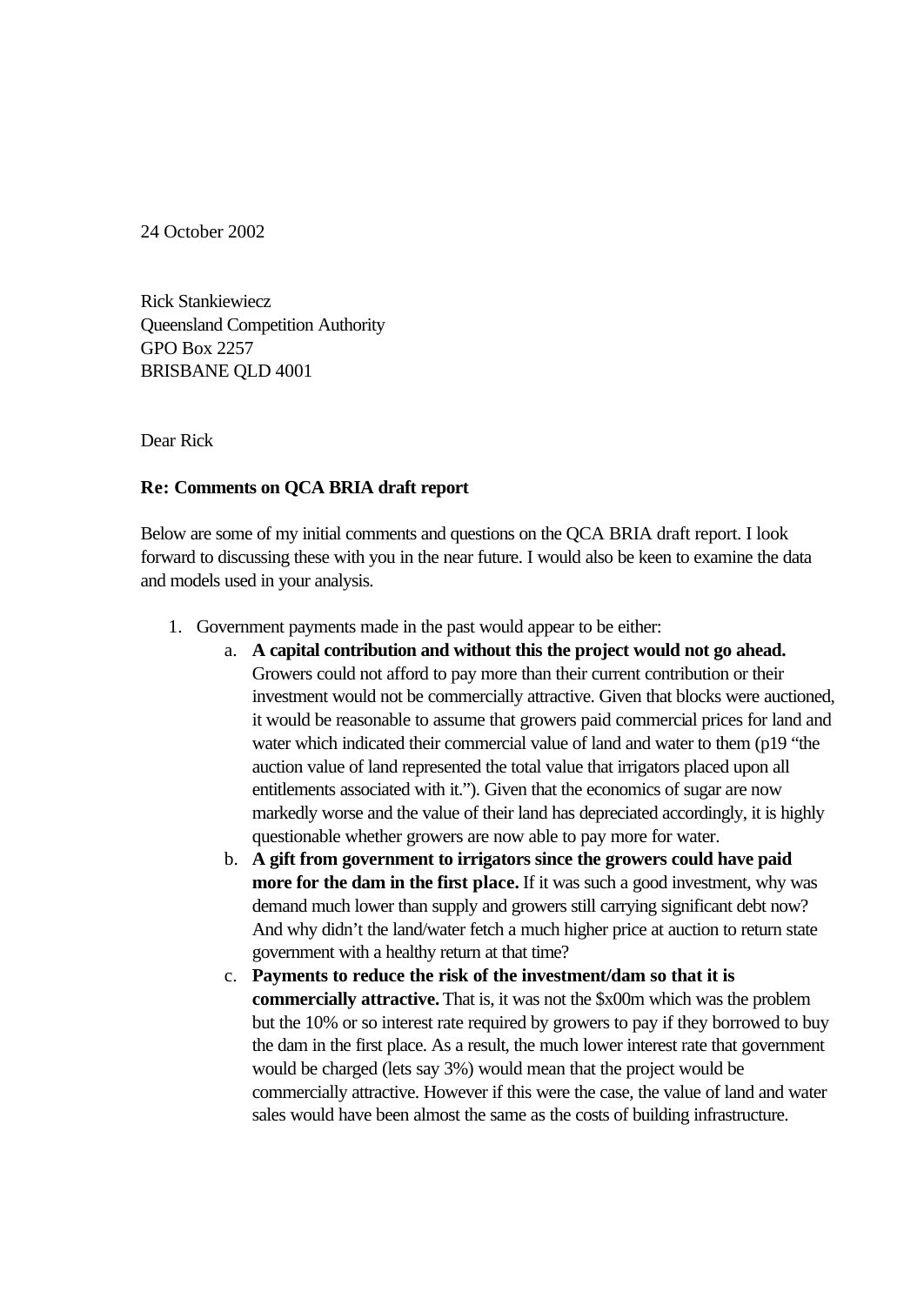- 2. The QCA states (p3), "As the current price paths do not provide a mechanism by which Sunwater can capitalise on past capacities to pay, it would be inappropriate to reduce the level of return when the expected capacity to pay is low."
	- a. I would have thought past prices were irrelevant for this study. There was no requirement for lower bound pricing or otherwise in the past.
	- b. Just because growers may have had the capacity to pay in the past, this matters little for current and future expenditures.
- 3. The QCA chose to use the same WACC for irrigators as for Sunwater. I would expect that the risk premium for cane farming in the BRIA would be substantially higher than that for Sunwater. Thus the WACC for farmers would be expected to be substantially higher than for Sunwater.
	- a. Sunwater is guaranteed of receiving 70% of its revenue from the BRIA regardless of water use. Also, it is a statutory organisation backed heavily by the state government. Under these circumstances, it is difficult to see how Sunwater could default on a loan and thus the risk premium it would obtain would be extremely low.
	- b. Cane growers in the BRIA on the other hand are faced with large risk due to large sugar price fluctuations, weather, disease and a range of other factors. Also, the majority of cane growers in the BRIA are carrying a large debt load and the amount of equity that growers have in their farms is falling with falling farm values. As a result, a number of cane growers in the BRIA have defaulted on loans over recent years. Given this, I would expect that the risk premium would be relatively high and the WACC substantially higher than for Sunwater.
- 4. It is difficult to see how government can now claim that it would like to seek a commercial rate of return given that it has not done since the inception of the scheme. To be a commercial venture, government must recover money in the initial years or this is not possible.
	- a. The use of a commercial discount rate means that, depending on the rate used, cash flows beyond about year 10 or so of the scheme are substantially lower when converted to the time of construction of the BRIA. Consequently, businesses tend to seek returns from their investment and pay the majority of the costs off early in the life of their investments.
	- b. The majority of costs of developing the BRIA appear to have been incurred on average around 1985.
	- c. It would appear that no rate of return may have been charged between 1985 and 2000, a period of 15 years.
	- d. A rate of return of less than 1 percent has been included between 2000 and 2005 according to the QCA.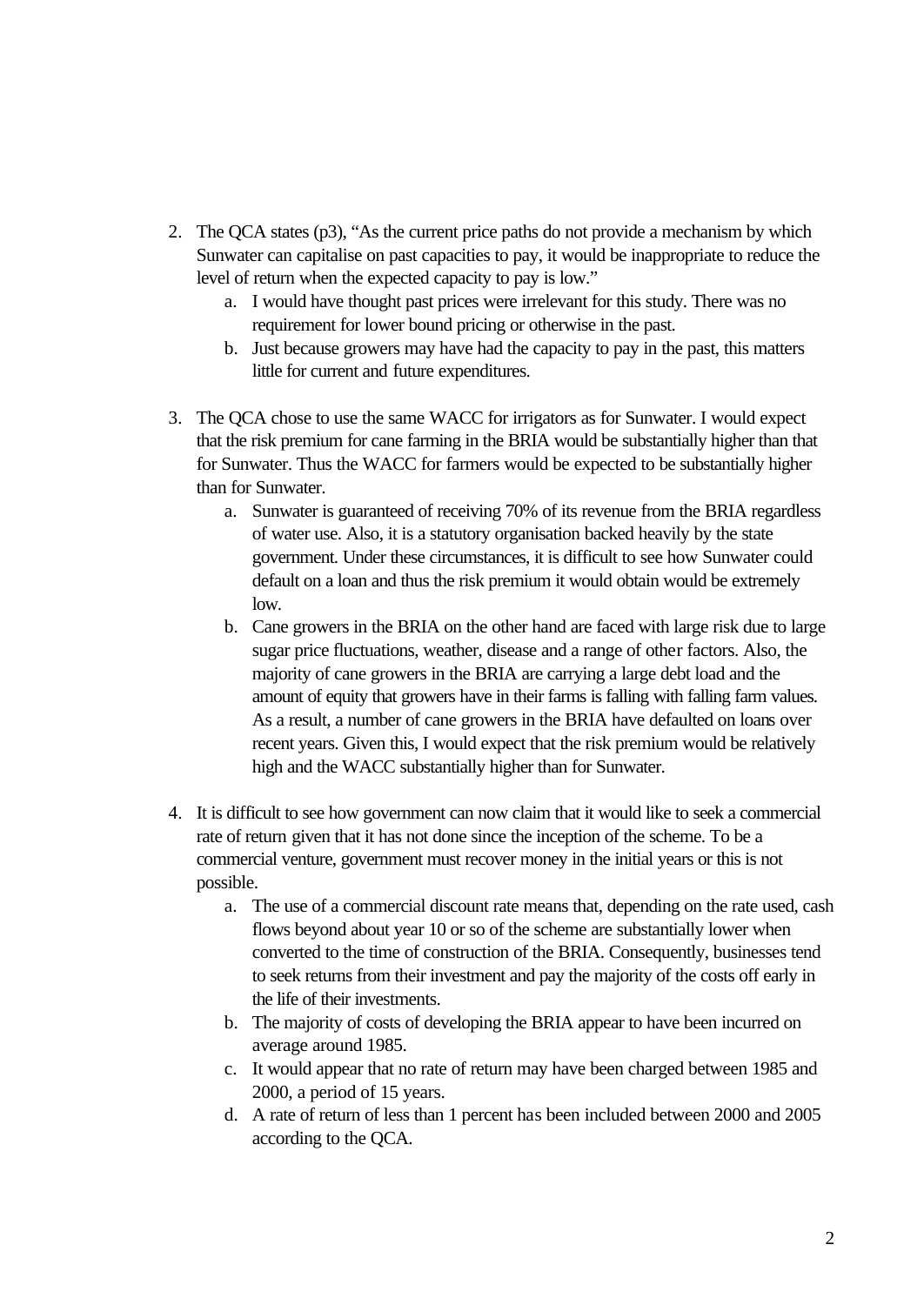- e. For the scheme to be commercial, exorbitant returns would need to be obtained by Sunwater between year 21 and 30 of the scheme (QCA used a 30 year time frame for calculating EV's).
- f. Given this, it is difficult to see how government could possibly suggest that they intended the BRIA to deliver a commercial return.
- 5. It is unfortunate that the QCA was unable to examine the appropriateness of the lower bound price set by government for the BRIA. If the lower bound price set by government was found to be too high, this may change the outcome of the report.
- 6. The QCA appears to be taking an unrealistically hard line on what is a capital contribution. They state on p17 that, "a capital payment should be regarded as a capital contribution if the intention of the relevant parties at the time was that the capital payment would be recognised for pricing purposes."
	- a. Given that obtaining a rate of return by increasing water prices in the future was not considered at the time of construction by the commonwealth, it is unlikely that the commonwealth government would have explicitly outlawed this.
	- b. Historically, government capital injections in irrigation developments have been undertaken for a range of reasons. These have included decentralised development in provincial Queensland, social issues, turning unproductive marginal land into productive land and the economic impact on towns. Commercial returns on investment did not appear to be a major consideration.
	- c. There were no clearly stated documents presented to growers saying that parties would seek to obtain a rate return in the future.
	- d. If you had asked the commonwealth government the real question which is, "were your contributions intended to occur so the state government could obtain profits from it?", the answer would have been no and the payments would have been viewed as a capital contribution.
	- e. As I understand, Bundaberg Sugar successfully fought to have mill levies recognised as a capital contribution in recent years.
- 7. Many of the sugar prices used to calculate EV's of water from growing cane appear to be incorrect or inappropriate (p58, 102). As a result, the EV's reported are substantially higher than they would be if realistic sugar prices were used.
	- a. It is not appropriate to use a spot price in October 2000 as an indicator of future prices given that there is great volatility in sugar prices as the QCA acknowledges.
		- i. Given this volatility, the spot price usually bears little resemblance to the final sugar price received by growers.
		- ii. The spot price would also mean little when trying to assess a 30 year average future sugar price
		- iii. If you were to use a single number, a more appropriate measure would be the sugar price received by the cane industry in the previous year. For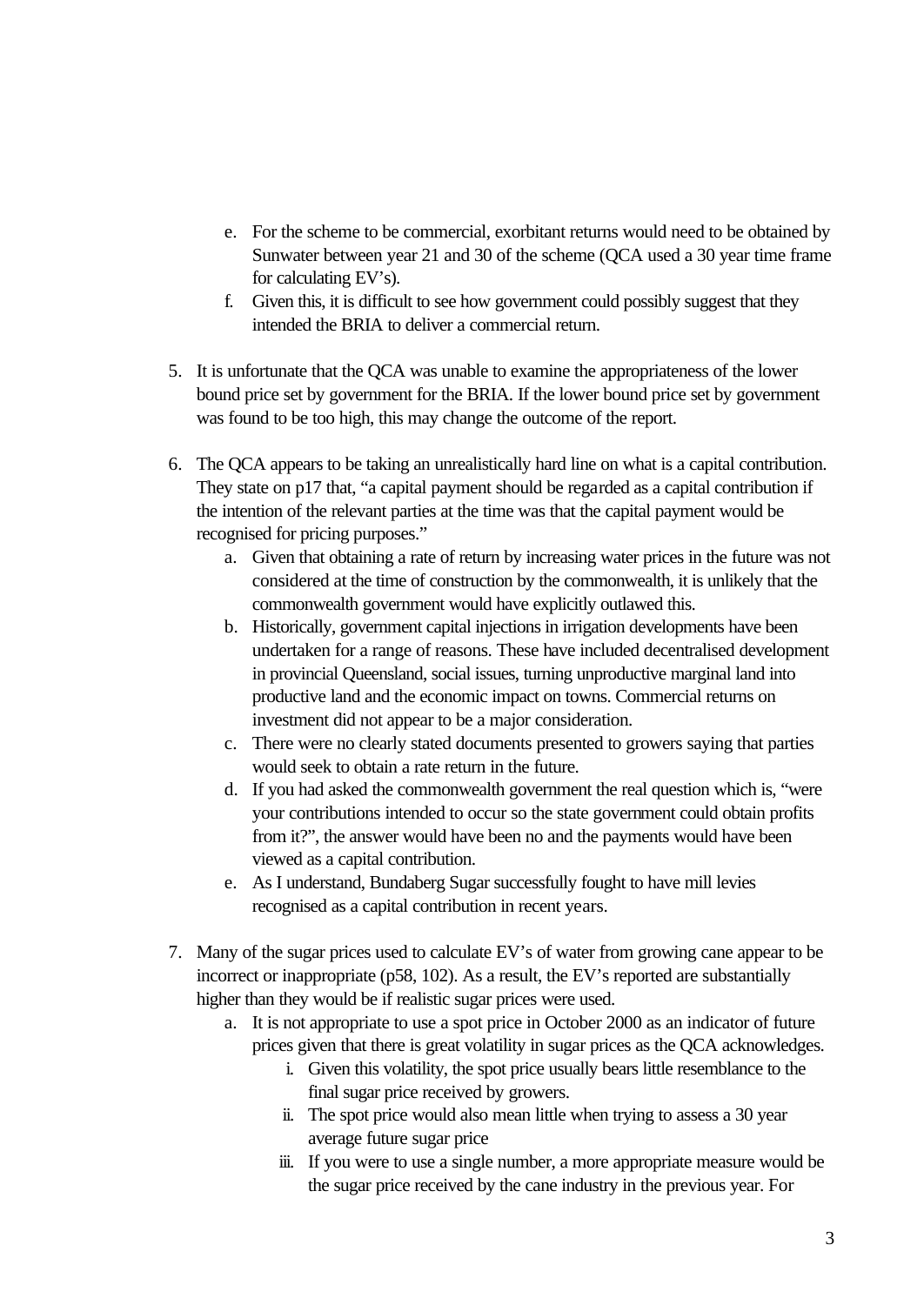1999-00, the price received was A\$257/t of sugar which is \$A263/t in 2000-01 dollars.

- b. The ABARE forecasts quoted in the report do not appear to line up with the actual ABARE forecasts in the OUTLOOK 2000 publications
	- i. The real numbers (in 1999-00 dollars per tonne) in OUTLOOK 2000 for 2000-01 to 2004-05 are 261, 312, 316, 333 and 359. To convert these to 2000-01 dollars, we multiply by one plus the inflation rate for 1999-00 (ie, 1.024). Therefore, the numbers in 2000-01 dollars are 267, 319, 324, 341, 368 (an average of A\$324/t)
	- ii. Clearly what QCA have done is to calculate, for example, the price of \$455/t for 2004-05 by multiplying the 2000-01 price of \$267/t by the USc/lb price in 2004-05 of 12.8 and divide this by the USc/lb price in 2000-01 of 7.5. This is an incorrect method of calculating the real \$A price since it does not take account of forecast changes in both the inflation and exchange rates.
- c. Given that the QCA was looking for long term sugar price forecasts from ABARE pre October 2000, the 10 year average price for 1995-96 to 2004-05 which ABARE forecast in 1997 of A\$302/t (1994-95 dollars) for use in the sugar industry review at that time may be a useful measure.
	- i. This equates to \$341/t is 2000-01 dollars. The sugar price averaged \$352/t in the first 5 years of this forecast which would mean that the price would have to average \$330/t between 2000-01 and 2004-05 for the 10 year forecast to hold. This number is very close to the forecast from OUTLOOK 2000.
- d. An assessment of trends in the real sugar price over the last 20 years would be useful at identifying long term future prices.
	- i. This would suggest that an average price around \$350/t or above over next 30 years is extremely unlikely and a price around \$250/t is much more likely.
- e. Long term real prices for most commodity tend to fall gradually over time typically by around 1-2% per year. This is no different for sugar and thus the concept of holding real prices constant between 2005 and 2030 in the QCA paper is questionable. ABARE typical uses this scale fall in long term real prices for most, if not all, agricultural commodities.
- f. Movements in the sugar price in the last decade have largely been influenced by Brazil. Brazil is the largest sugar producer and exporter in the world and movements in sugar prices are largely attributed to the size of Brazilian crops and to the level of Brazilian exports.
	- i. The Brazilian currency depreciated massively in 1998 as a result of political instability leading to the linking of the Brazilian real to the US dollar being unsustainable. This depreciation is likely to be a permanent change in the value of the real.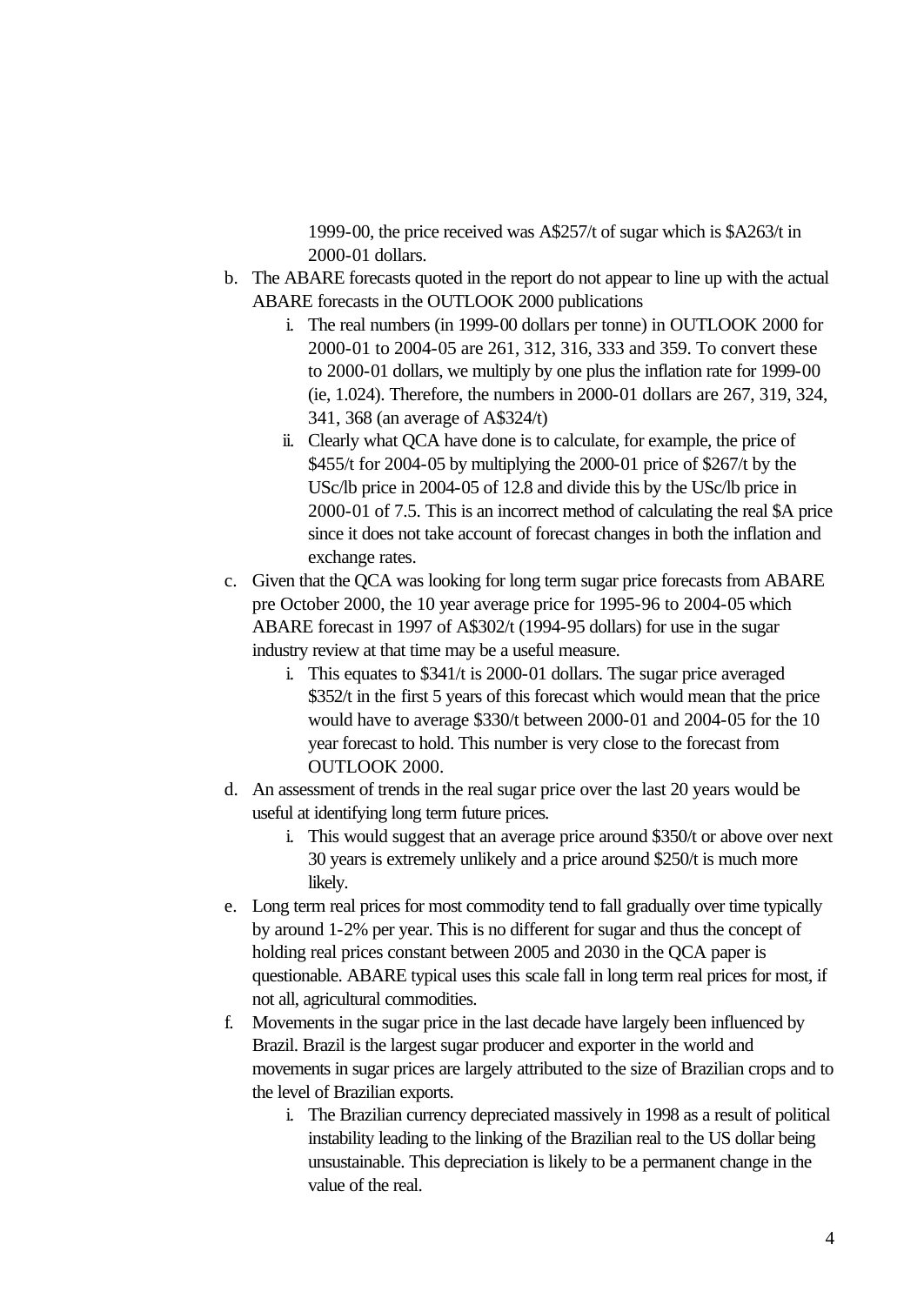- ii. As a result of this currency depreciation, Brazil has become a much more competitive sugar producer and consequently sugar production and exports have increased markedly.
- iii. This has lead to a permanent shift down in the world sugar price and consequently future prices would be expected to be significantly and permanently lower than historical levels.
- iv. As a result, it would be difficult to see how long term prices could possibly average around \$350/t or higher. Infact, even \$300/t would appear to be optimistic.
- v. The only way that prices could average well over \$300/t is if the Brazilian currency appreciated significantly which would appear to be unlikely.
- g. The WRU forecasts of sugar prices appear to reflect an optimistic and unrealistic increase in prices between 2000 and 2005. Also, price forecast appear higher than those used by NRM as the basis for economic assessments for various WAMP's
- h. The prices used in the Hilderbrand report would appear to be reasonably realistic. However while the average estimate of \$25/t of cane, which would equate to roughly \$250/t of sugar, the optimistic price used appears to be extremely optimistic and probably outside the realms of the possible.
- i. Also, the issue of volatility of sugar prices and difficulty in forecasting prices was seen as a hindrance to using EV.
	- i. However, as pointed out previously, the volatility and errors in forecasts are not likely to be as much as the QCA has stated. And there is considerably more volatility in short term prices (eg, daily or yealy) than there is in long term average forecasts (eg, 5 year or 30 year averages).
	- ii. Also, given that a forecast of 30 year average sugar price required, a reasonable estimate can easily be obtained by undertaking a trend analysis of historic real prices. 5 year average forecasts can also be forecast in this fashion with reasonably low volatility.
- 8. It is clear from the report that the QCA casts doubt on the ability of the BRIA to run as a commercial entity. This occurs because the industry contribution to the scheme is only about 20% of the total costs of the scheme in their opinion.
	- a. Given the low and fluctuating capacity to pay by the growers in the Burdekin, it is unlikely that government will ever be able to charge a commercial rate of return on scheme assets.
	- b. Given that the Burdekin is considered to be one of the more commercial schemes in Queensland, this would suggest that the Queensland government has little ability to charge rates of return in other schemes throughout Queensland.
- 9. It is clear from this study that it is extremely difficult for the QCA to clearly determine the purpose of the BRIA scheme from the Commonwealth and state governments as well as industry and other participants. Also, it has been extremely difficult to determine the costs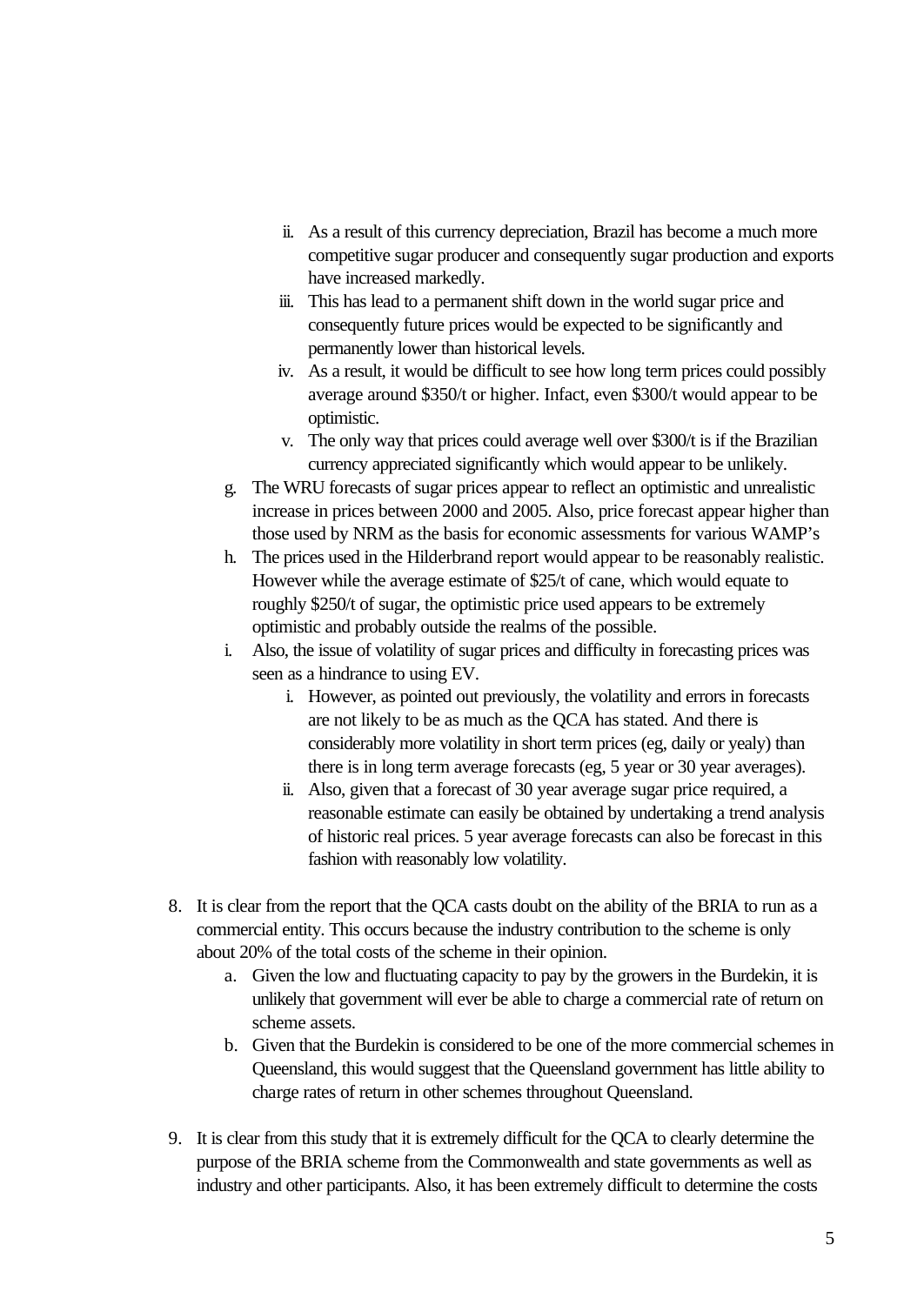of the scheme and the ability of growers to pay above lower bound payments. It has also been an extremely time consuming and expensive exercise

- a. Given this, it would be an extremely difficult and time consuming exercise to undertake for all irrigation schemes in Queensland
- b. Given that the BRIA is one of the newer schemes in Queensland, other schemes will be much more difficult to review if not impossible.
- 10. Elasticity of demand and profit maximisation issues were not considered by the QCA. If prices are set too high and above what growers can afford, water use will fall as growers go bankrupt or reduce water use based on higher marginal cost. I'm not sure that this is in Sunwater's or the governments interest. These factors should be considered by the QCA and government when setting water prices and looking at their appropriateness. I would expect that it would not be appropriate for government to seek a positive rate of return if this would lead to the profitability of Sunwater falling.
- 11. p 99 indicated that the QCA accepts that public interest needs to be considered in water supply and pricing activities. And this can be reflected as transparent CSO's from government.
- 12. p 102 states that, "a commercial service provider would, in general, only provide a price adjustment for a customer where a failure to do so would affect the longer term viability of the service provider. Such a circumstance may arise if commodity prices on international markets fall sufficiently so that the current nature and level of farming activity in unprofitable in the longer term." This appears to apply in the Burdekin and other cane areas at the moment.
- 13. The paper discusses a range of circumstances where it is not appropriate for an entity to charge a positive rate of return.
	- a. The majority of these exceptions clearly apply to the BRIA including periods of substantial excess supply, redundant and overengineered assets, government CSO and capacity of customers to pay.
		- i. Some of these issues are explored in the paper while others including excess supply do not appear to be explored despite the fact that there is clearly an excess supply meaning that the value of the water in a commercial sense is zero. P 97 states, with respect to excess supply, "this may include the sale of water without seeking to recover any return on capital. This is appropriate provided no users who are willing to pay more are excluded and the sale has no longer term impact on the security of supply for other users."
		- ii. Also, the arguments from QCA on capacity to pay and CSO appear contradictory at times. For example, they indicate on p102 that the EV is likely to be zero under a range of sugar price assumptions.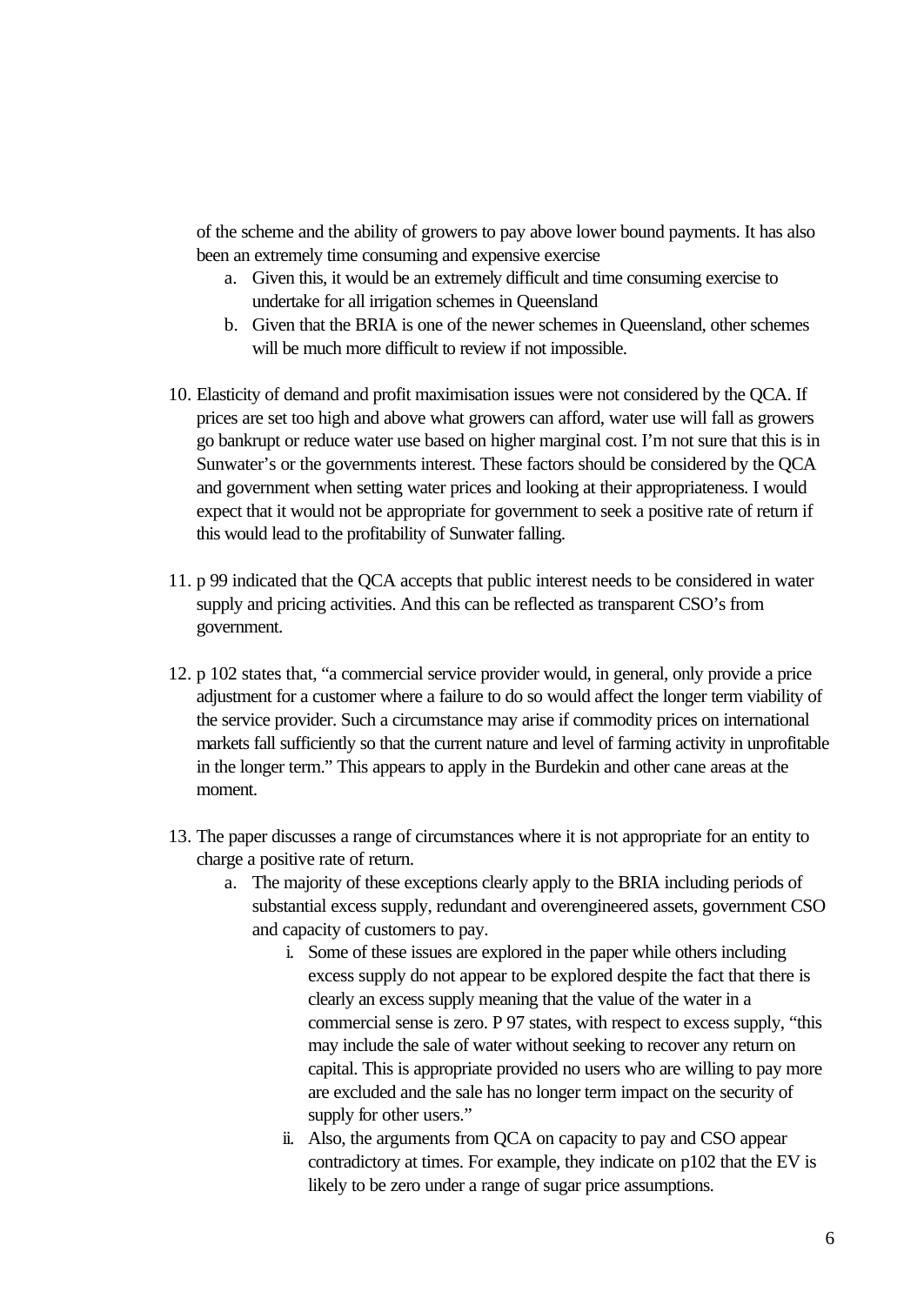- b. We would argue that there are other exceptions including:
	- i. Where assets are sunk
	- ii. Where assets cannot be moved to profitable uses that can pay a rate of return. That is, opportunity cost is zero
	- iii. When agreements were entered into in the past with respect to developments
	- iv. When assets/resources (including water and land for dams) are sold in the past at market prices that reflect their true commercial value at the time.
	- v. Where a positive rate of return would lead to the profitability of Sunwater falling.
- 14. QCA states (p39), "Arbitrary exclusion of assets on the grounds that they are sunk fails to provide management with the incentive to enhance shareholder value, and does not provide incentives for the better management of assets or for future investment."
	- a. Renewals have been set aside to undertake future refurbishments of the scheme. It is not appropriate to charge a rate of return on these projects given that they have been funded in advance by customers
	- b. Legitimate items for future investments including new dams will need to negotiate an acceptable financing structure to be approved. Writing off sunk assets does not influence this negotiation.
	- c. If the only reason for not supporting the sunk assets approach is because of the disincentive to enhance shareholder value then a move to local management would overcome this dilemma and disincentive. Shareholders value would be maximised by charging the lowest possible price. Also, the determination of maximum prices by government is meant to be an incentive for Sunwater to continue to increase efficiency
	- d. p 63 states, "the cost of capital is a forward looking concept that reflects the expected return, relative to risk, that should be earned from investing in the asset." But if the asset was built in the past and the opportunity cost of using the asset is 0, then the rate of return would be 0.
	- e. ABARE has written many papers about sunk costs with regards to water pricing all of which have a very similar message. One of these papers was Collins, Hall and Scoccimarro ( 1996), COAG water reforms and farm incomes in the southern Murray Darling basin, OUTLOOK 96, p123-135.
		- i. This paper stated (p125), "It has generally been recognised that past water infrastructure investments were progressed for a myriad of reasons, and there is little economic merit in recovering a depreciation charge from current irrigators. Little of the capital tied up in water supply infrastructure could be salvaged and used else where in the economy and therefore represents a sunk cost….the levying of any depreciation charge that served to reduce capacity use on this sunk capital would impose a net loss on the economy."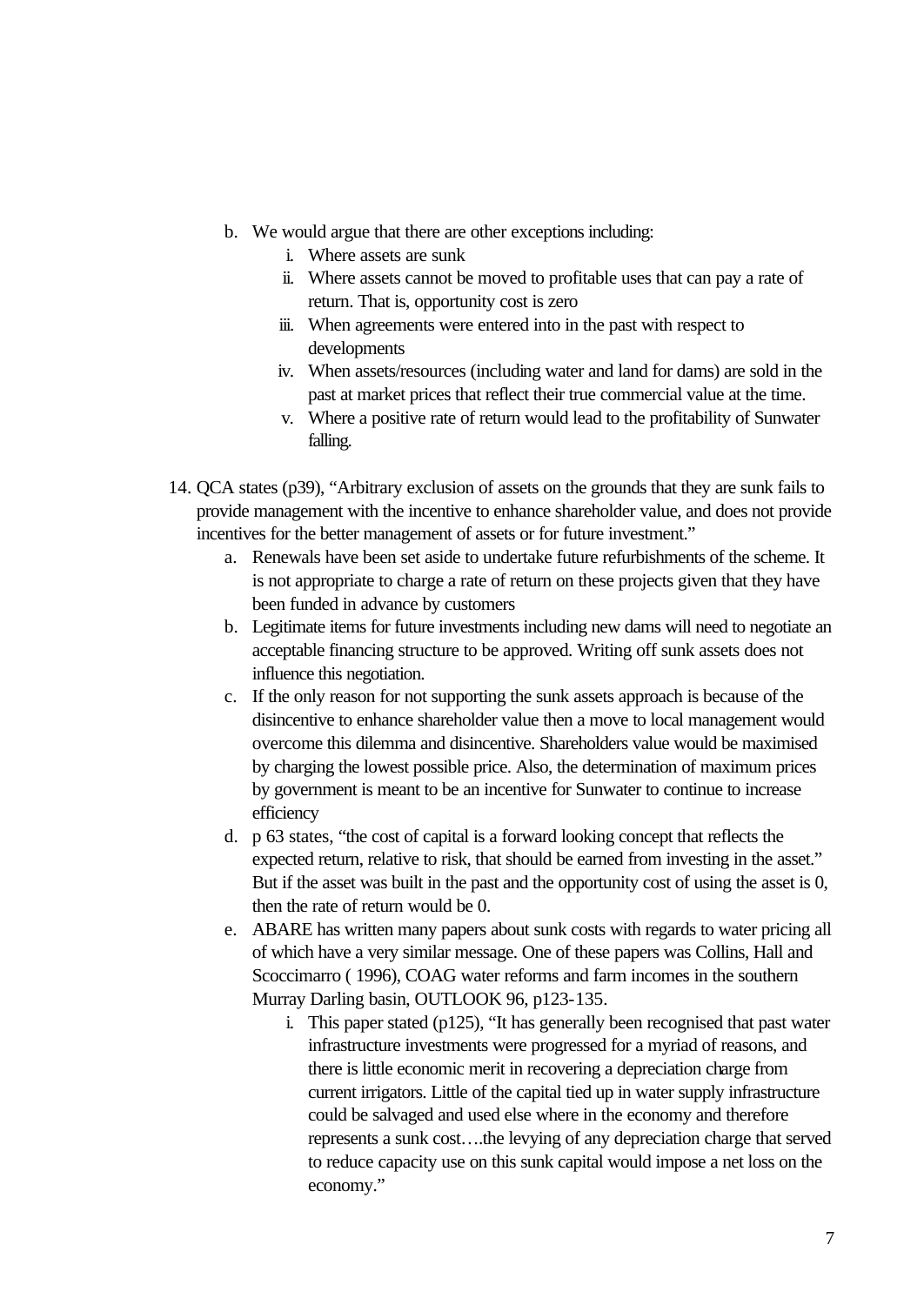- ii. P 127 states, "While accepting the principle of the opportunity cost of capital, and putting aside revenue raising considerations, it is unclear why governments would seek a return on past water infrastructure investment. As noted earlier, little of the capital tied up in water supply infrastructure can be salvaged and used elsewhere in the economy, thus it represents a sunk cost. By seeking a return on this capital, some changes in farm investment and production patterns may occur, but it is unlikely that these changes will result in the situation that would have occurred had a full return been sought from the outset. Rather, any changes to provide a return on this capital that serve to reduce capacity use on this sunk capital would impose a net loss on the economy."
- iii. P128 states, "Notwithstanding the importance of efficient pricing regimes for water delivery, the development of water markets may have a greater impact on the efficiency of water use and the pattern of irrigated agriculture in Australia."
- 15. According to the report, the total value of grower, mill and commonwealth contributions is \$271.3m and the depreciated value is \$202.2m. The DORC for the BRIA was calculated at \$256.7m (p53).
	- a. The total contributions of the 3 groups above are greater than the DORC which means that a rate of return would not be appropriate.
	- b. The total depreciated contributions are \$54.5m less than DORC. At 8%, this amounts to around \$9/ML which is about the amount currently being charged above lower bound. Consequently, although current price is fine, government cannot charge any more.
	- c. If the 2% rate of return sought by the state government in 1980 was applied to the \$54.5m, then clearly an excessive price has been charged in the BRIA.
	- d. If the EV is calculated to be below that of the DORC as I suspect it will, this is likely to lead to the rate of return being charged in the BRIA to be excessive if the total value of grower, mill and commonwealth contributions are deemed to be capital contributions.
- 16. Some of the major outcomes and findings by the QCA are hidden in the report as subtle comments. Many of these comments will be lost on the majority of people or will not be read. It is unfortunate that these findings cannot be stated as major outcomes of the review because of the extremely narrow and restrictive terms of reference for the QCA. This casts doubt over the validity and outcomes of the whole report and clearly further work must be done in these areas for the report and the process to have real credibility.
- 17. p 103 states, "the authority notes that the return to Sunwater above lower bound only accounts for 2 to 3 percent of the costs of sugarcane production in the BRIA." If these numbers are correct, it may be only a relatively small component of costs but represents a